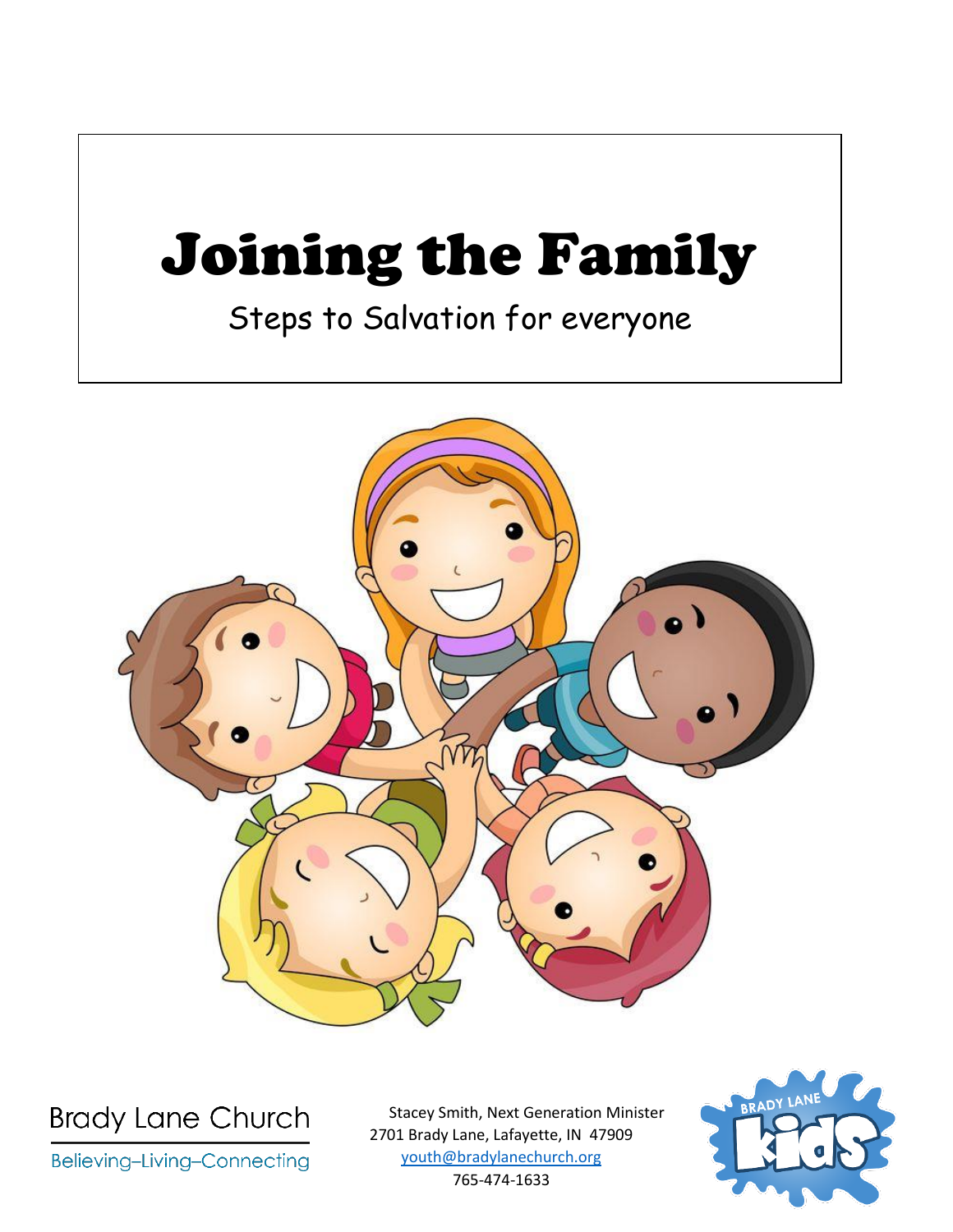### Joining the Family

### Part 1

# Does God Really Want me?

Do you know that God has chosen you to be part of his family? Listen to what the Bible says:

*"So he decided long ago to adopt us as his children. He did it because of what Jesus Christ has done. It pleased God to do it." (Ephesians 1:5, NIRV)*

God wants you to know Him as your Heavenly Father. He wants your life on earth to be fulfilling and exciting. He also wants you to spend eternity in Heaven with Him. Unfortunately, you have done something that keeps you from enjoying that special relationship. Let me explain.

> *"But your sins have separated you from God." (Isaiah 59:2, NIRV)*



You sin by not doing the right thing.

# **The Muddy Girl**

Once there was a little girl who disobeyed her parents and played in the mud. When she came home, she planned to march into the house. But her father stopped her. He first took her to the side of the house and used a hose to wash off the mud. Then he brought her into his home.

**What happens when you since the contract of the single single single single single single single single single** Although God loves you, He will not let you into His family when you are dirty with sin. You must let Him wash away your sins.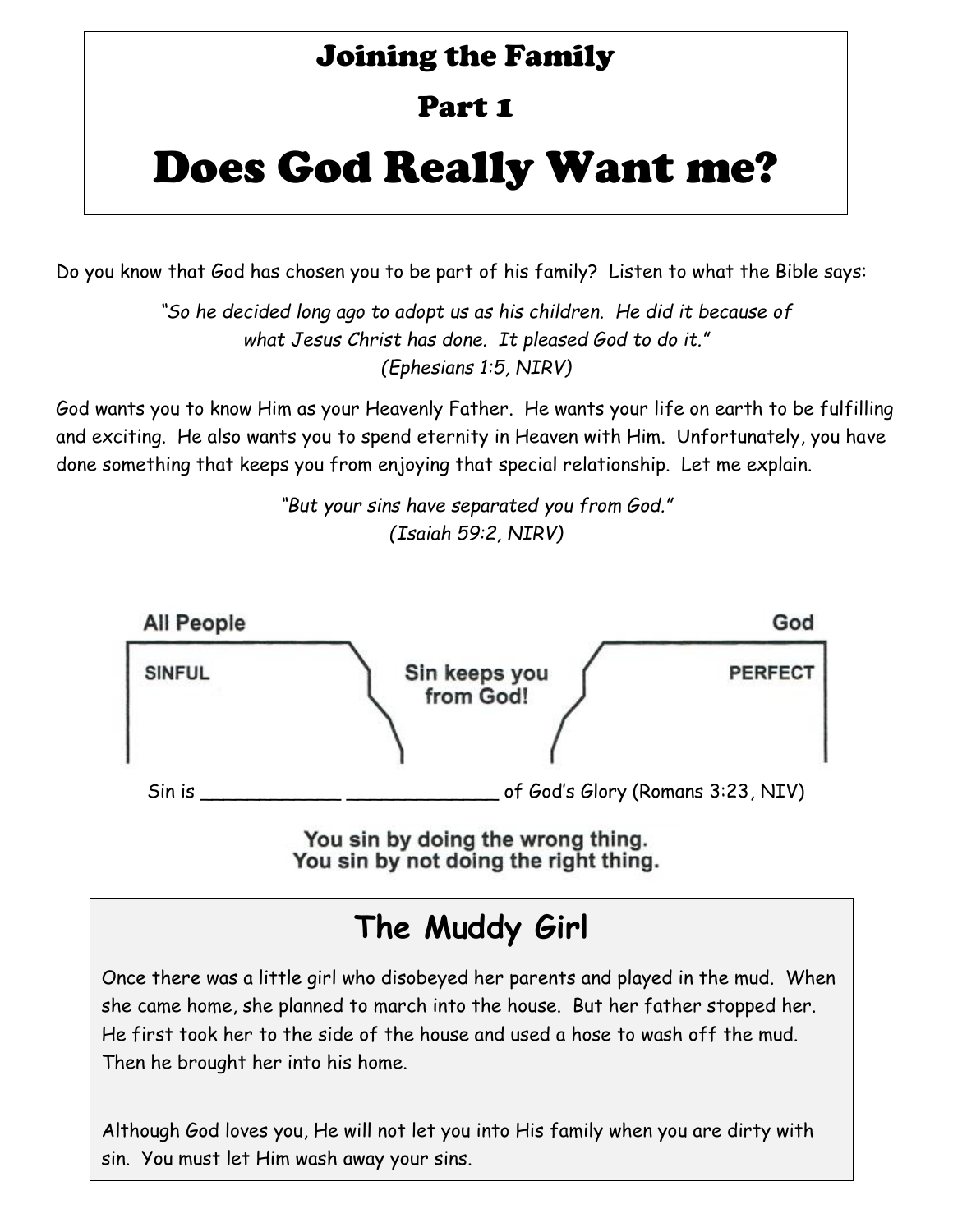What does God want us to do? One time a man asked Jesus that question.

*"Jesus replied, 'Love the Lord your God with all your heart and with all your soul. Love him with all your mind.' This is the first and most important commandment. And the second is like it. 'Love your neighbor as you love yourself.'"*

*(Matthew 22:37-39, NIRV)*

**The most important thing is \_\_\_\_\_\_\_\_\_\_\_\_\_\_\_\_\_\_\_\_\_\_\_\_\_\_\_\_\_\_\_\_\_\_\_\_\_\_\_\_\_. The next most important thing is \_\_\_\_\_\_\_\_\_\_\_\_\_\_\_\_\_\_\_\_\_\_\_\_\_\_\_\_\_\_\_\_\_\_\_\_\_\_\_\_.**



 Even though we try our best to be loving, we all fail at times. That's why the Bible says:

 "There is no one without sin . . . . All people have sinned and are not good enough for God's glory" (Romans 3:10,23, ICB)



### Problem #1: You Are Guilty of Breaking God's Law



What would happen if you were arrested for breaking several laws? You would receive a punishment, wouldn't you? They say crime doesn't pay, but the Bible says sin pays! Here's what it says:

 *"When you sin, the pay you get is death. But God gives you the gift of eternal life because of what Christ Jesus our Lord had done." (Romans 6:23, NIRV)*

Sin causes us to die physically and spiritually. One day our bodies will die and we will be separated from this life. Because of sin, we will also be separated from God and His love forever. That's spiritual death. If you took away an oxygen tank from someone who needed it to breath, they would die in a matter of minutes. When you are cut off from God because of sin, you are cut off from your source of life.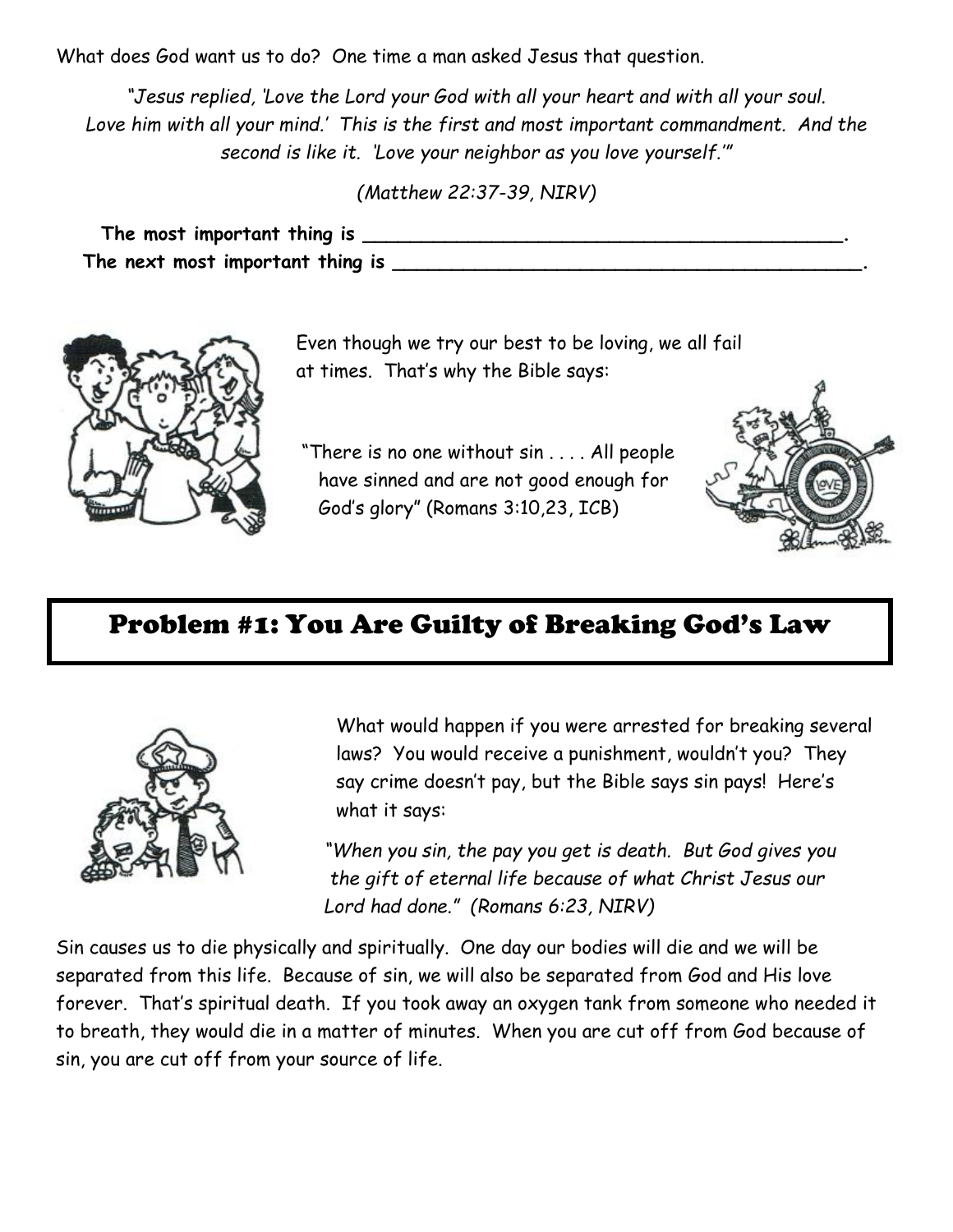### Problem #2: You Have Earned the Penalty of Death

### **The Lost Son**

Jesus told us a story about a boy who received some inheritance money from his father. He spent all his money on wild living. He came to his senses and decided to go back home and work for his father. When his father saw him returning home, he told the servants to prepare a feast. The father exclaimed: *"This son of mine was dead. And now he is alive again."* (Luke 15:24, ICB)

Jesus also said:



 *"I tell you the truth. Unless one is born again, he cannot be in God's kingdom"* (John 3:3, ICB)

### Problem #3: You Cannot Enter Heaven

Look at the list below and put a check by the actions that do not show love to God or to others:

| Lying                                                   | Stealing      | $\equiv$ Giving to others |
|---------------------------------------------------------|---------------|---------------------------|
| Talking back to parents                                 | _ Praying     | __ Hating                 |
| __ Being Kind                                           | __ Fighting   | Reading the Bible         |
| $\frac{1}{\sqrt{1-\frac{1}{2}}}$ Cussing                | Being Jealous | $\sqrt{2}$ Cheating       |
| Are you guilty of breaking God's command by sinning? __ |               |                           |
| What punishment do you earn for your sins?              |               |                           |
| If you stay this way, can you ever enter Heaven?        |               |                           |
|                                                         |               |                           |

| Write your name in the blanks                               |                                    |                                     |  |  |
|-------------------------------------------------------------|------------------------------------|-------------------------------------|--|--|
| is guilty of breaking God's law by not loving God and other |                                    |                                     |  |  |
| people all the time.                                        |                                    | has sinned and earned death. Unless |  |  |
|                                                             | is born again, ___________________ | cannot go to Heaven.                |  |  |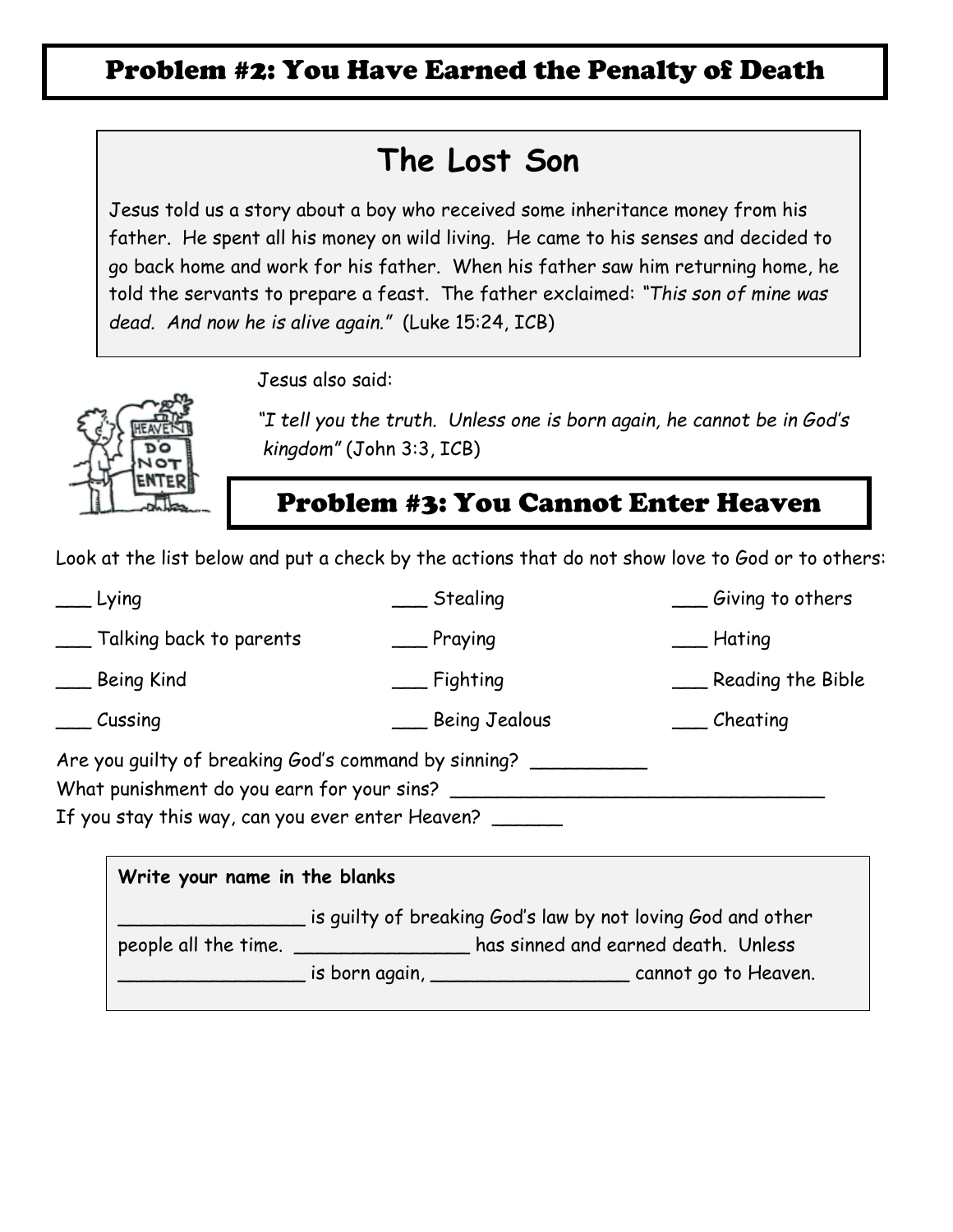**Who Can Help You?**



### **What God Did For You!**

[God wants everyone] "to be saved and to understand this truth: That God is on one side and all the people on the other side, and Christ Jesus . . . is between them to bring them together, by giving his life for all mankind" (1 Timothy 2:4-6, TLB).



Jesus willingly took your punishment upon himself so you could be free to live with Him forever. Why did God do that for you? He did it because He loves you!

*"For God so loved the world that he gave his one and only Son, that whoever believes in him shall not perish but have eternal life" (John 3:16, NIV)*

We were separated from God because of something we have done, but we are brought together with God because of something Jesus did! *"But God gives us a free gift – life forever in Christ Jesus our Lord" (Romans 6:23, ICB)*. Since eternal life is a gift, it cannot be earned. It can only be received. When you receive Jesus Christ and trust Him as your Lord and Savior, you become part of God's family and receive eternal life!

*"But to all who received him, he gave the right to become children of God. All they needed to do was to trust him to save them." (John 1:12, TLB)*

| Write your name in the blanks                                     |                                                    |  |  |  |
|-------------------------------------------------------------------|----------------------------------------------------|--|--|--|
| God loved _______________                                         | so much that he gave his one and only Son, that by |  |  |  |
| believing in Him,                                                 | will not die, but will live forever. By receiving  |  |  |  |
| Jesus Christ as Lord and Savior, _______________<br>child of God. | has the right to become a                          |  |  |  |
|                                                                   |                                                    |  |  |  |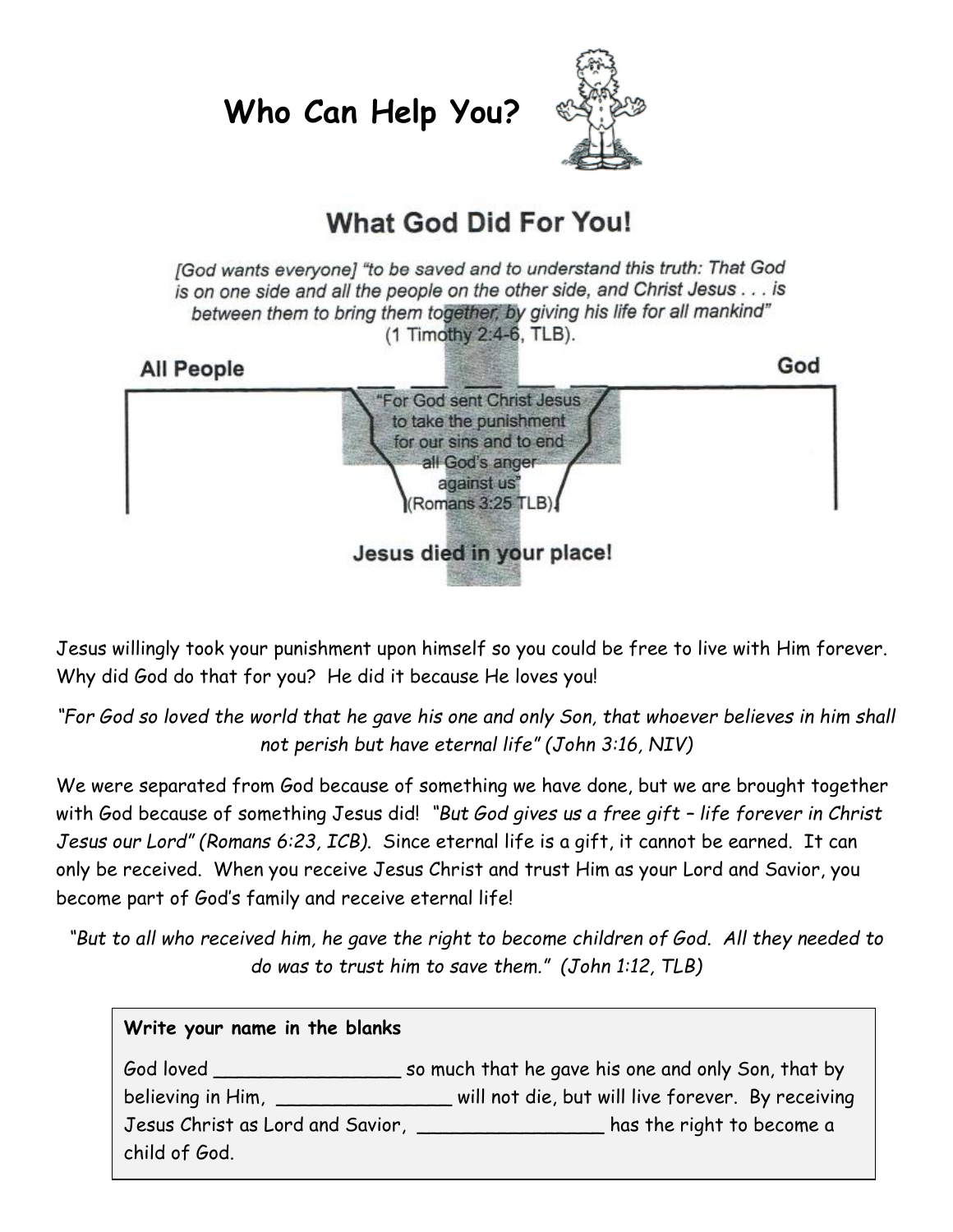### Joining the Family

### Part 2

# Becoming Family



There is nothing you can do to make up for the bad things you have done. That's why we need Jesus as our Savior. The Bible says:

> "He saved us – not because we were good enough to be saved, but because of his kindness and pity." (Titus 3:5, TLB)

The only thing you can do to become part of God's family is to trust Jesus!

### **Trusting Jesus**



You can only be forgiven by trusting Jesus. Listen to God's promise: *"God says he will accept and acquit us . . . . if we trust Jesus Christ to take away our sins. And we all can be saved in the same way, no matter who we are or what we have been like." (Romans 3:21,22, TLB)*

God accepts you no matter how good or bad you have been when you trust Jesus Christ to take away your sins. To trust means more than just believing – it means putting your life in God's hands.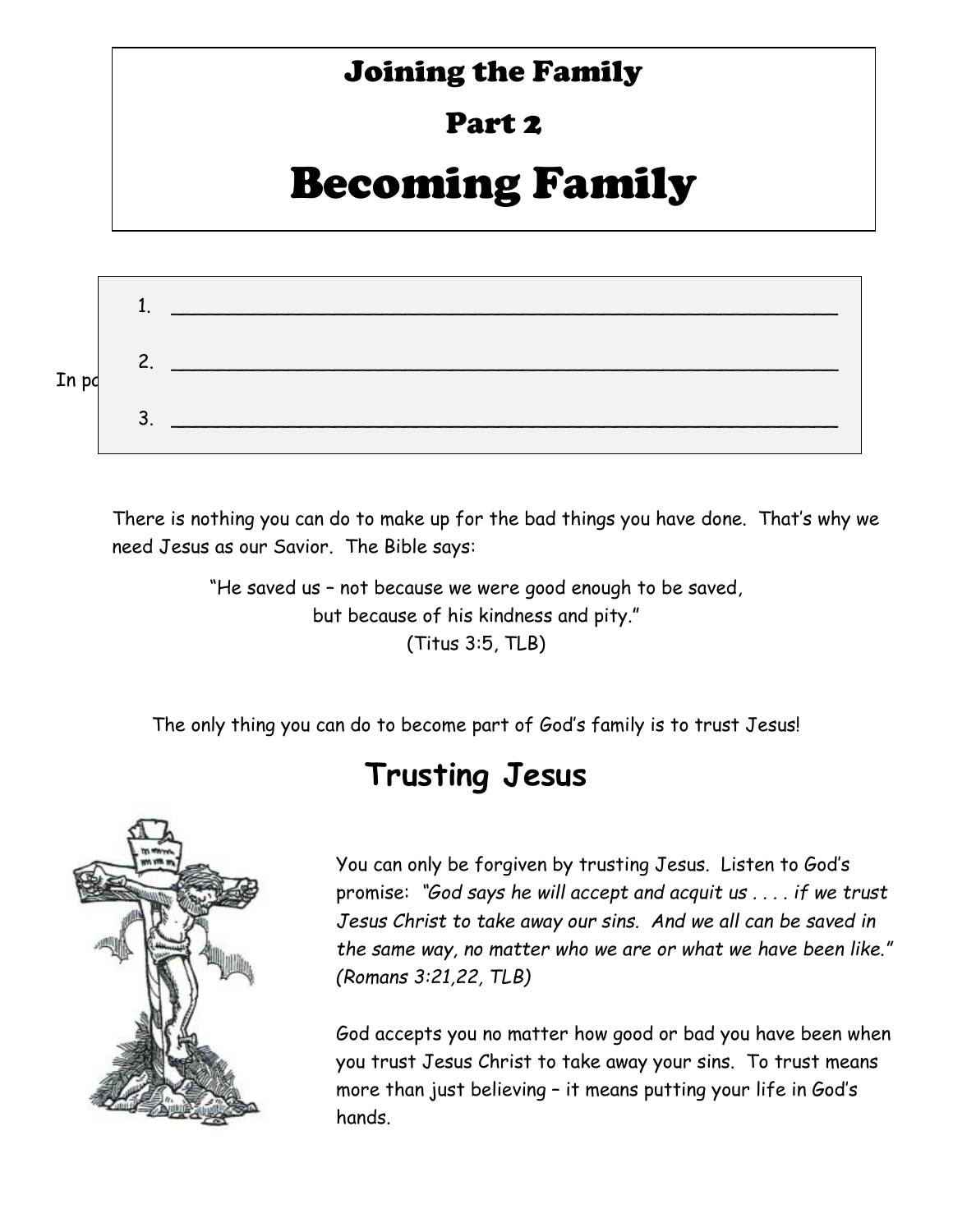## **A Story Of Trust**

The newspaper told a story about a family that awoke one night to find their house on fire. The family escaped from the burning home – all except for the 10-year-old son named Tommy. The noise of the fire engines caused him to wake up, but the fire had spread too far for him to run downstairs. Tommy walked out onto the secondfloor balcony. His only way to safety was to jump, yet all he could see below him was smoke.

Tommy then heard a voice urging him to jump. It was his dad. "Jump!" his father yelled. Tommy cried, "How can I jump, Dad? I can't even see you!"

His father answered, "I can see you, Tommy. Jump! I promise I'll catch you!" Then Tommy hesitated for a moment. He thought about his dads love for him. He knew his dad would keep his word, so he jumped safely into his dad's arms.

You can trust God because He loves you more than anyone and will always ask you to do what's best for you. Let's look at five things we must do to accept God & trust him.



### **Hear**

You can't know something till you learn it. Hearing God speak through his Word (the Bible) is what plants the seed for God's Word to grown inside us.

If there was a pizza party after school, but you had never heard about it, it wouldn't be right for your friends to act like you should have been there. Should you get in trouble for not taking the trash out if you didn't hear your mom ask?

Now it's a whole new story when we actually hear her ask but don't do it. The same is true for God, Scripture tells us that once we hear of the salvation God offers, it's up to us to take the next steps.

> *"Anyone who listens to the word but does not do what it says is like someone who looks at his face in a mirror and, after looking at himself, goes away and immediately forgets what he looks like." (James 1:23,24, NIV)*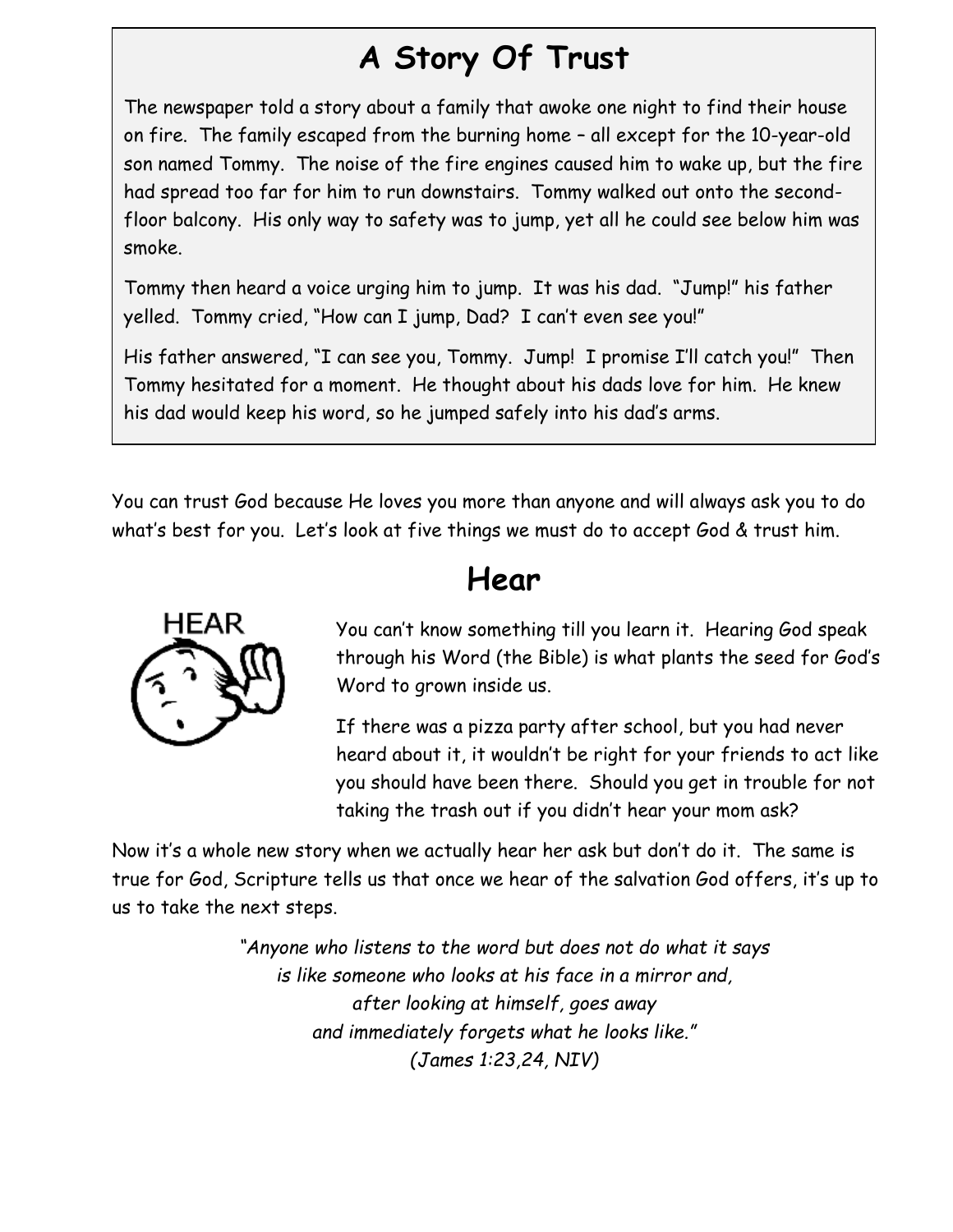### **Believe**

Believing in something you can't see is a hard task.

*Then Jesus told him, "Because you have seen me, you have believed. Blessed are those who have not seen me but still have believed." (John 20:29, ESV)*

There are many things in life today that make it hard to believe in the things we see or hear. Most of us have probably watched a magic show before, the Magician pulls off a really cool trick and we are left going, "How did they do that? I can't believe what I just saw?"



Belief in God and his Word can be hard because so many things in the world today try to trick us in to believing things that aren't true. But God's word can be trusted. And if we can trust his word, then we can trust what it says about salvation.

# **Recognize, Confess, & Turn Away From Sin**

When you become a Christian, you hate sin because it separates you from God. So you choose to do things that please God. God is pleased when you can recognize sin, turn away from sin and follow His ways! The Bible calls this "repentance."



When you accept Jesus as your Lord, you accept the things he values, like love, honesty, patience, and obedience. When Jesus is your Lord, you live to please Him. The Bible says, "God has bought you with a great price. So use every part of your body to give glory back to God, because He owns it." (1 Corinthians 6:20, TLB)

The difference between confess & repent? When you confess something, it's usually because you got caught. Repentenance comes when you not only confess but make an effort to not do it again. No easy task!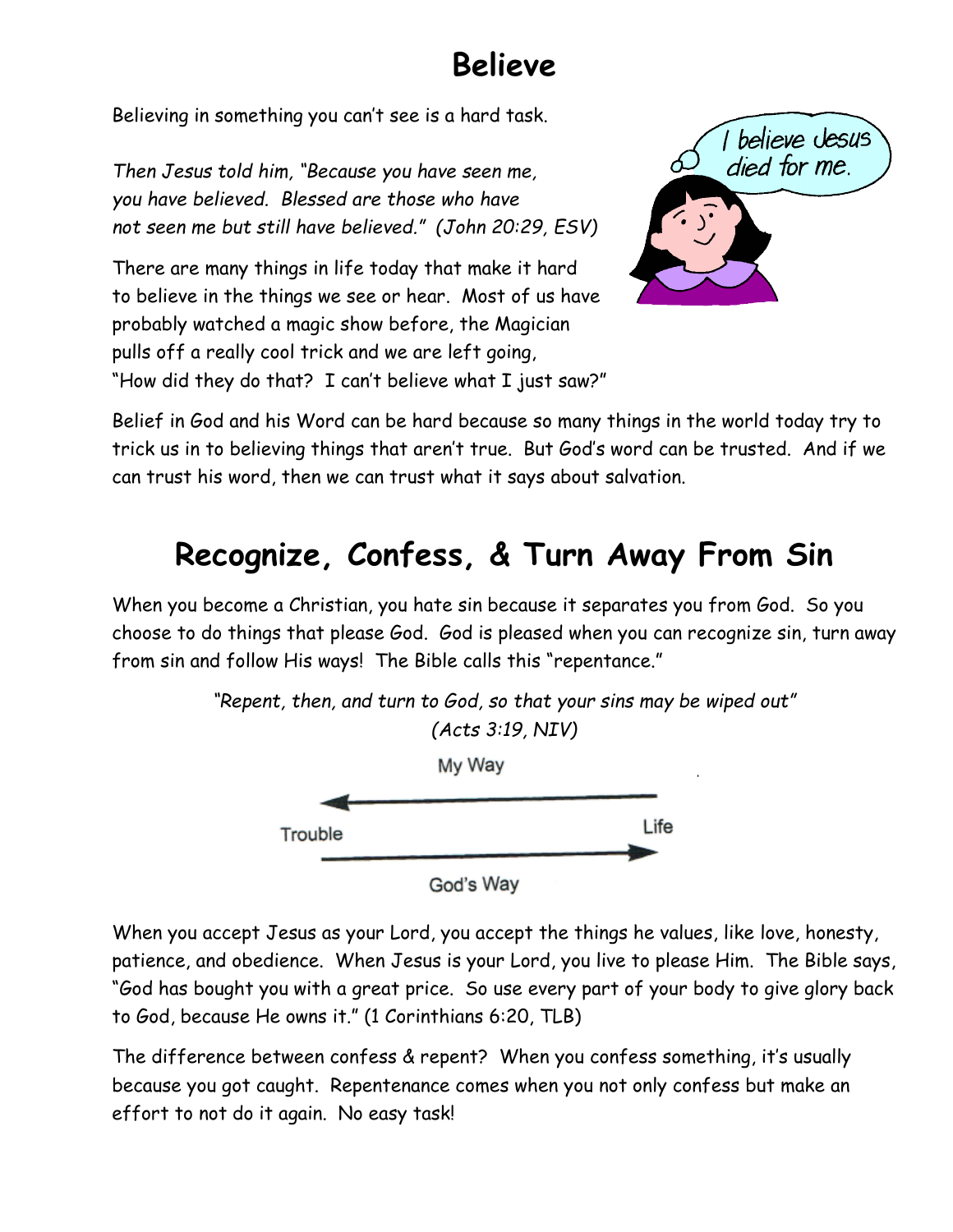# **Be Baptized**

When you trust Jesus and are willing to turn away from sin, you are ready to be baptized. To be baptized means to be "dipped" or "immersed" in water. The Bible tells us that you should be baptized when you accept Jesus. These are some examples of people who were baptized:

#### **Some Believers Who Were Baptized**

- $\circ$  On the day the church began, 3000 people who believed in Jesus were baptized (Acts 2)
- o The Samaritan men & women believed Philip's message and were baptized (Acts 8)
- o After the Ethiopian official heard about Jesus, he asked to be baptized (Acts 8)
- o Cornelius, his relatives and friends were ordered to be baptized after they believed and received the Holy Spirit (Acts 10)
- $\circ$  A jailer and his family were baptized because they had come to believe in Jesus (Acts 16)

o Some of John the Baptist's disciples were baptized because they believed in Jesus (Acts 19)

Baptism is a symbol of the commitment you make to God in becoming a Christian. You are "buried" in water – representing the fact that your sins and old way of life are put to death. Then, you are "raised" from the water – just as Jesus was raised from the dead, so that you may live a new life for God. The Bible puts it this way:

*"So when you were baptized, we were buried with Christ and shared his death. We were buried with him so that we could live a new life, just as Christ was raised from death by the wonderful power of the Father." (Romans 6:4, ICB)*

When you give your life to God, He washes your soul clean of sin and fills you with His Spirit, making you His child. You look the same on the outside, but you are new on the inside. The Bible promises:

*"When someone becomes a Christian he becomes a brand new person inside. He is not the same any more. A new life has begun!" (2 Corinthians 5:17, TLB)*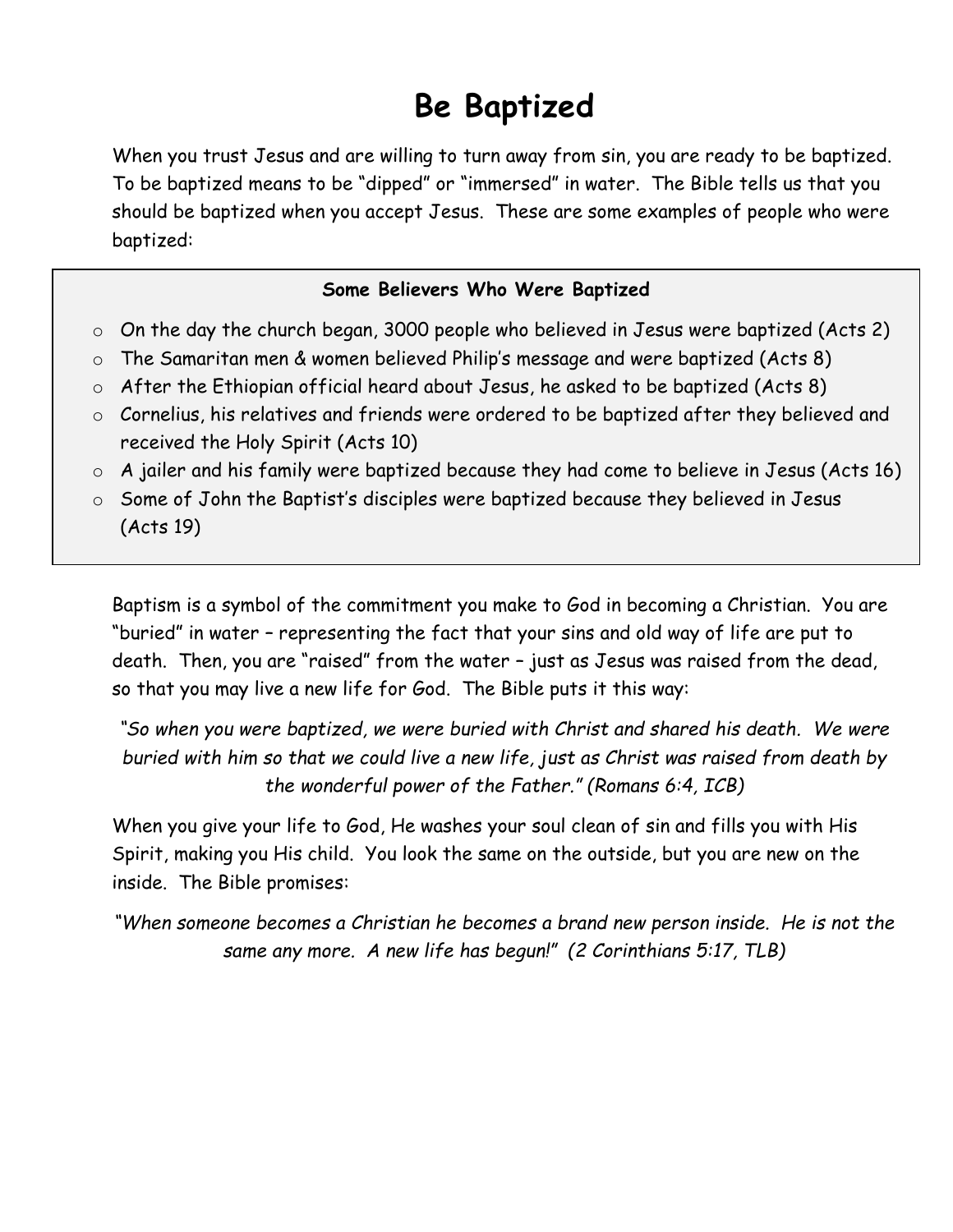## **Tell Others that Jesus is Your Lord**

When you claim Jesus as your Lord, you are willing to let others know. Have you ever been to a wedding? In a wedding, a man and a woman tell everyone in the audience that they have chosen to put the other person first in their life. It is important that they speak their promises. In a similar way, God wants us to be proud enough to tell others that Jesus is first in your life. The Bible says:

*"If you confess with your mouth, 'Jesus is Lord,' and believe in your heart that God raised him from the dead, you will be saved." (Romans 10:9, NIV)*

### Joining the Family

### Part 3

# Being A Part Of The Family

## **God Lives For You!**

When you join God's family you are called by a new name: CHRISTIAN. A Christian has a special relationship with God. God is your Heavenly Father, and you are His child. The Bible says, *"The Father has loved us so much! He loved us so much that we are called children of God. And we really are his children." (1 John 3:1, ICB)*

| God gives many promises to His children!                                         |  |
|----------------------------------------------------------------------------------|--|
|                                                                                  |  |
| 2. He gives you the gift of the _________________________________. (Acts 2:38)   |  |
| 3. You can know that you have ___________________________________. (1 John 5:13) |  |
| 4. Jesus will be with you _____________________________. (Matthew 28:19,20)      |  |
|                                                                                  |  |
| 6. He helps you when you are __________________________. (Hebrews 2:18)          |  |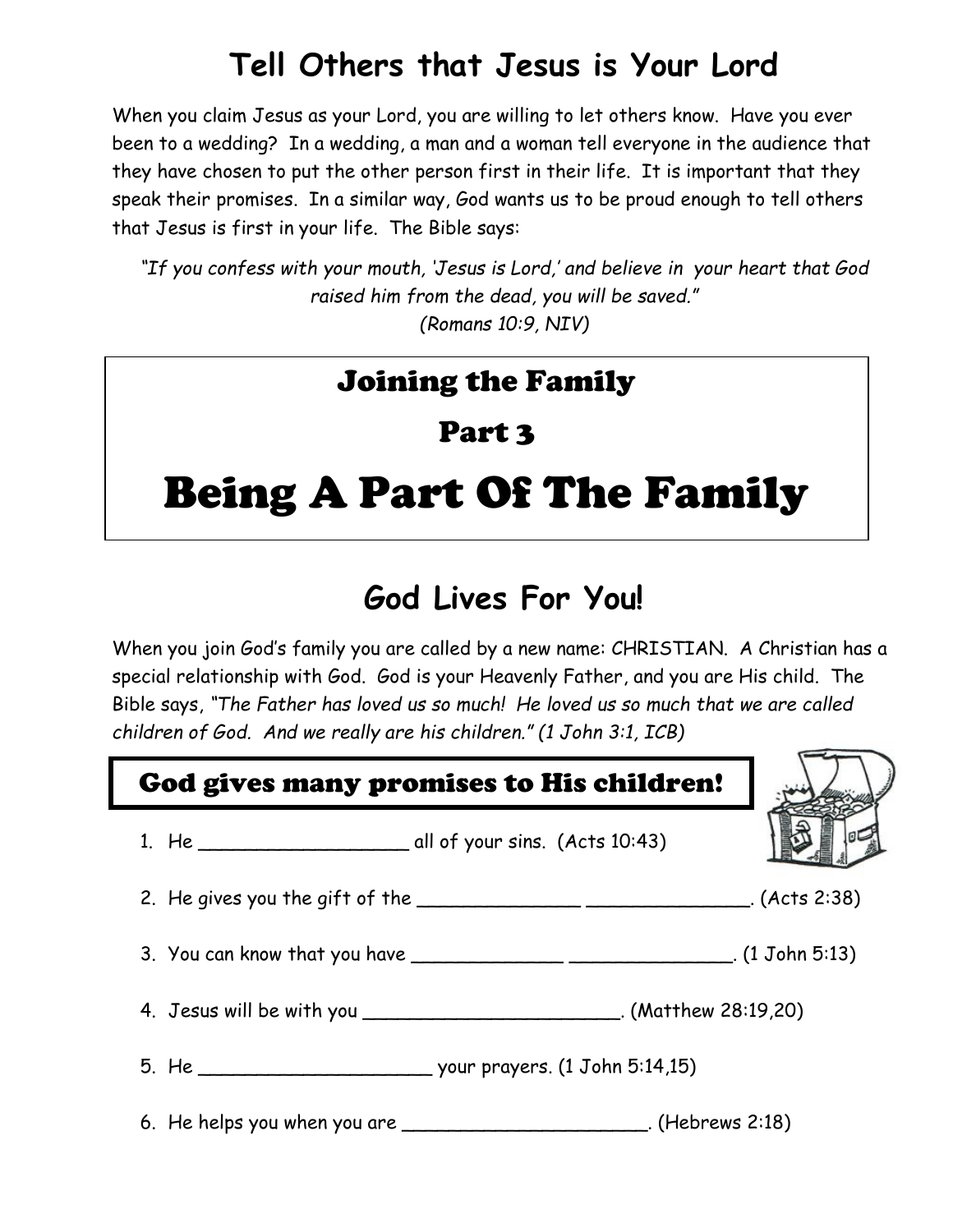# **You Live For God!**

As a member of God's family, you continually let God work in you and through you to help others come to join God's family. One Christian says, *"I hae been crucified with Christ: and I myself no longer live, but Christ lives in me." (Galatians 2:20)* So you allow Jesus to reach the world through you!



#### **First, let God work in you: to Make You More Like Jesus**

"In your lives you must think and act like Christ Jesus" (Philippians 2:5, ICB)

Even though you aren't perfect, God wants you to try your best to be like Jesus.

#### **What Would Jesus Do?**

Suppose each day in the lunch room at school, a certain boy sits all by himself. The other kids always ignore him or tease him. What do you think Jesus would do if He came into the room?

It always good to ask yourself: "What would Jesus do?" and then do the same!

What are a couple ways you could become more like Jesus?

- $1.$
- 

### 2.

#### **The Fruit Of The Spirit**

The Holy Spirit lives in you to give you power to live for God. As you grow closer to God and obey His will for you, you will begin to produce fruit – the fruit of the Spirit.

God changes you from the inside out! The more you grow as a Christian, the more loving, joyful and peaceful – the more Christlike – you become!

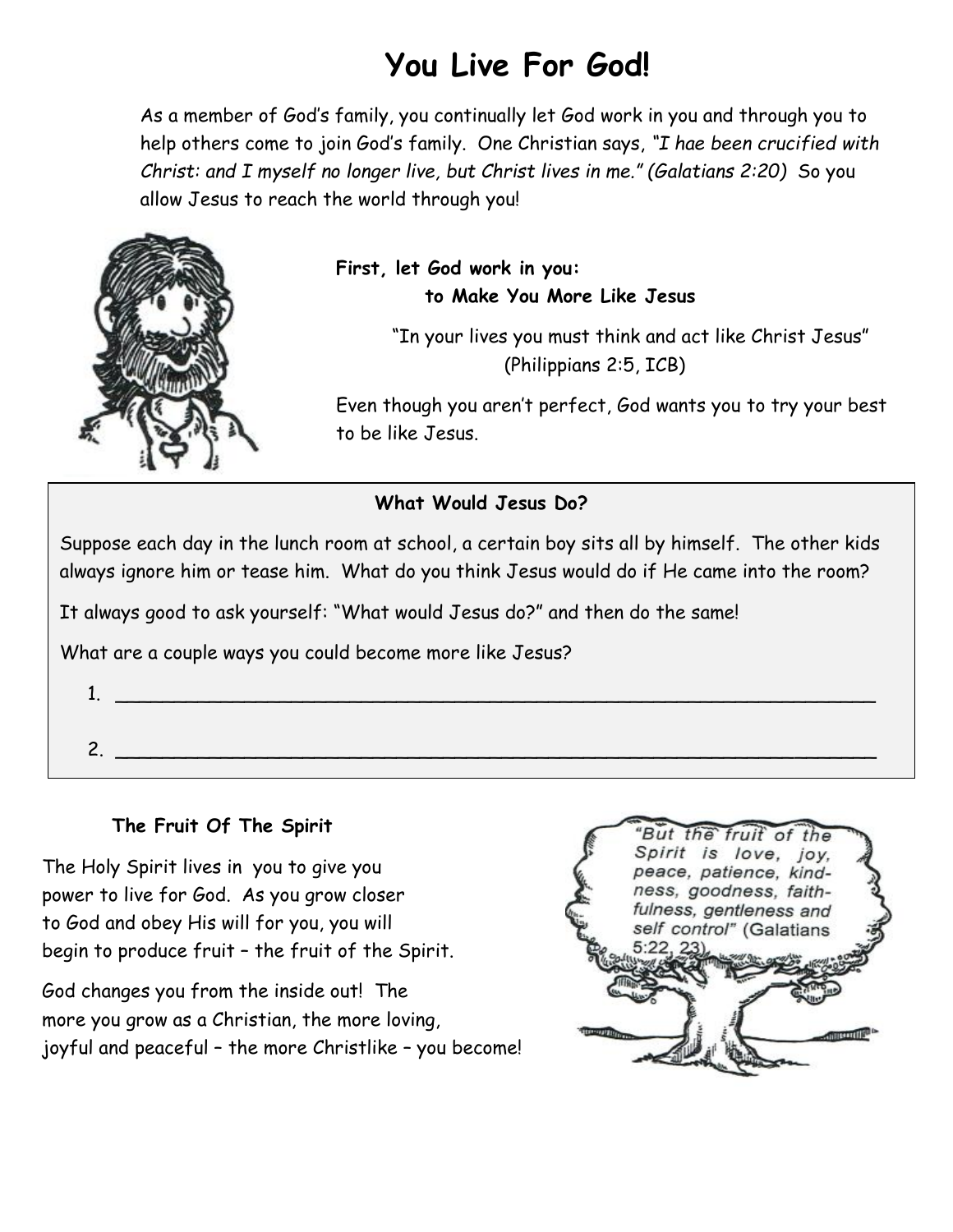#### **Second, let God work** *through* **you: to Help Others Join God's Family.**

*"You are to go into all the world and preach the Good News to everyone, everywhere" (Mark 16:15, TLB)*



God wants each member of His family to share the message of Christ so others can join God's family too!

Pretend that everyone in the world was infected with cancer. Within a few years, everyone will die. In your room, you work to develop a cure for the disease. What will you do with the cure once you've found it?

#### **You can help others know about Jesus by:**

- **Inviting friends and relatives to church**
- **Praying for those who are not yet Christians**
- Supporting missionaries with prayers and money
- Telling others how Jesus has made you happy

Our mission is to let everyone know about Jesus! Who is someone you could share the gospel message with or invite to church?

#### **Four Important Questions**

Now that we have concluded our study, I have 4 very important questions for you.

- 1. Do you believe Jesus is the Son of God, and that He died for your sins and rose from the dead?
- 2. Are you sorry for disobeying God and are you willing to turn from your ways and follow God's ways?
- 3. Are you willing to confess Jesus as your Savior and Lord?
- 4. Are you ready to be baptized and live as a member of God's family?